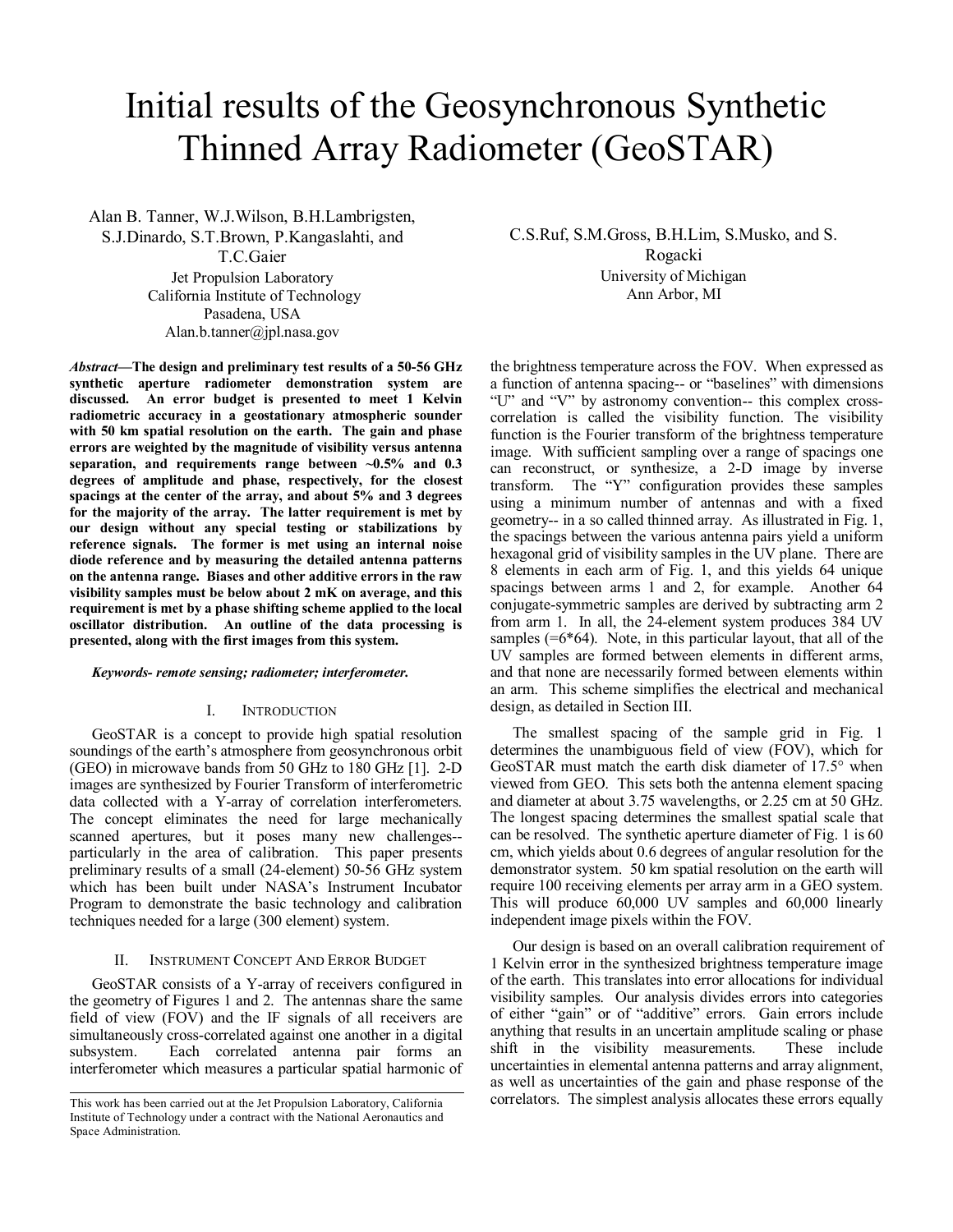

**Fig. 1.** Antenna array layout (above) and corresponding UV samples of the synthetic aperture (below). Each UV sample is a difference between XY positions of two antennas (i.e. for antennas A and B  $u_{AB} = x_A - x_B$ ,  $v_{AB} = y_A - y_B$ ).

to all visibility samples. In this case gain errors must simply be a small fraction of the nominal brightness of the earth-- or roughly 0.3% to keep errors below 1K out of a mean temperature of 300 K. A better analysis allocates errors according to the magnitude of the expected visibility. Only the zero-baseline-- which measures the mean temperature of the scene-- has a magnitude approaching 300 K. This sample is actually measured with a conventional Dicke radiometer (not shown in Fig. 1 or 2). All of the non-zero baselines-- namely all of the correlated pairs-- have much smaller magnitudes, and requirements can be relaxed accordingly. Based on models of the earth brightness, visibility magnitudes are at most  $\sim$ 20 Kelvin near the center of the UV plane, and otherwise less than  $\sim$ 0.1 Kelvin in the great majority of UV samples. This allows for gain and phase errors of  $\sim$  5 percent and  $\sim$  3 degrees, respectively, in most correlators. Only those elements near the center of the array need to be calibrated to precisions approaching  $\sim 0.5$  % in gain and 0.3 degrees of phase.

Additive errors include correlator biases (null offsets) and the basic measurement noise set by system noise, bandwidth, and integration time. These errors add directly to the image such that one Kelvin error added to any one visibility will add 1 Kelvin RMS error to the image. If such errors are uniform



**Fig 2.** GeoSTAR demonstrator instrument

through the array, then image errors increase as SQRT(N), where N is the number of visibility samples in the Fourier Series. This imposes a requirement that becomes stricter as the array size increases. With N=60,000 UV samples, the RMS visibility errors must be less than about 2 mK  $(=0.5 K)$ SORT(60,000)). Note that this reqirement changes with N, whereas gain requitrements are largely invariant with N.

## III. DEMONSTRATOR INSTRUMENT

The GeoSTAR demonstrator instrument operates at 4 AMSU channels between 50 and 56 GHz. A simplified block diagram is given in Fig. 3. From left to right in Fig. 3 (or from front to back in Fig. 2) the signal starts at the horn apertures with horizontal polarization. The horns are a variant of a Potter horn which adds a parabolic profile section to broaden the useful RF band to 50-56 GHz. This design permits very close spacing in the array while maximizing the aperture area. This is important for the GEO observation as it maximizes the fraction of the antenna energy which is received from the earth disk. This fraction is about 50% with this design. The aperture taper reduces mutual coupling and array embedding effects, which simplifies the antenna modeling problem. The reduction of coupling between antennas is also crucial for controlling correlation biases caused by the leakage of receiver noise from one antenna to another. Ferrite isolators (not shown in the diagram) are added to the six closest elements at the center of the array to further suppress these biases where the coupling is greatest (about -60 dB between adjacent elements). Continuing in Fig. 3, each horn incorporates a circular to rectangular transition followed by a waveguide twist of either  $0, +60,$  or -60 degrees to match the orientation to the three arms in Fig. 2. These twists provide a simple and precise polarization alignment. We considered circular polarizers, but found they were not easily balanced through the 10% bandwidth.

The signal in Fig. 3 next passes through an 8-way calibration feed manifold which periodically injects a noise signal into all receivers from a common noise diode source. This signal provides a reference to stabilize the system against gain, phase, and receiver noise drifts. The injected signal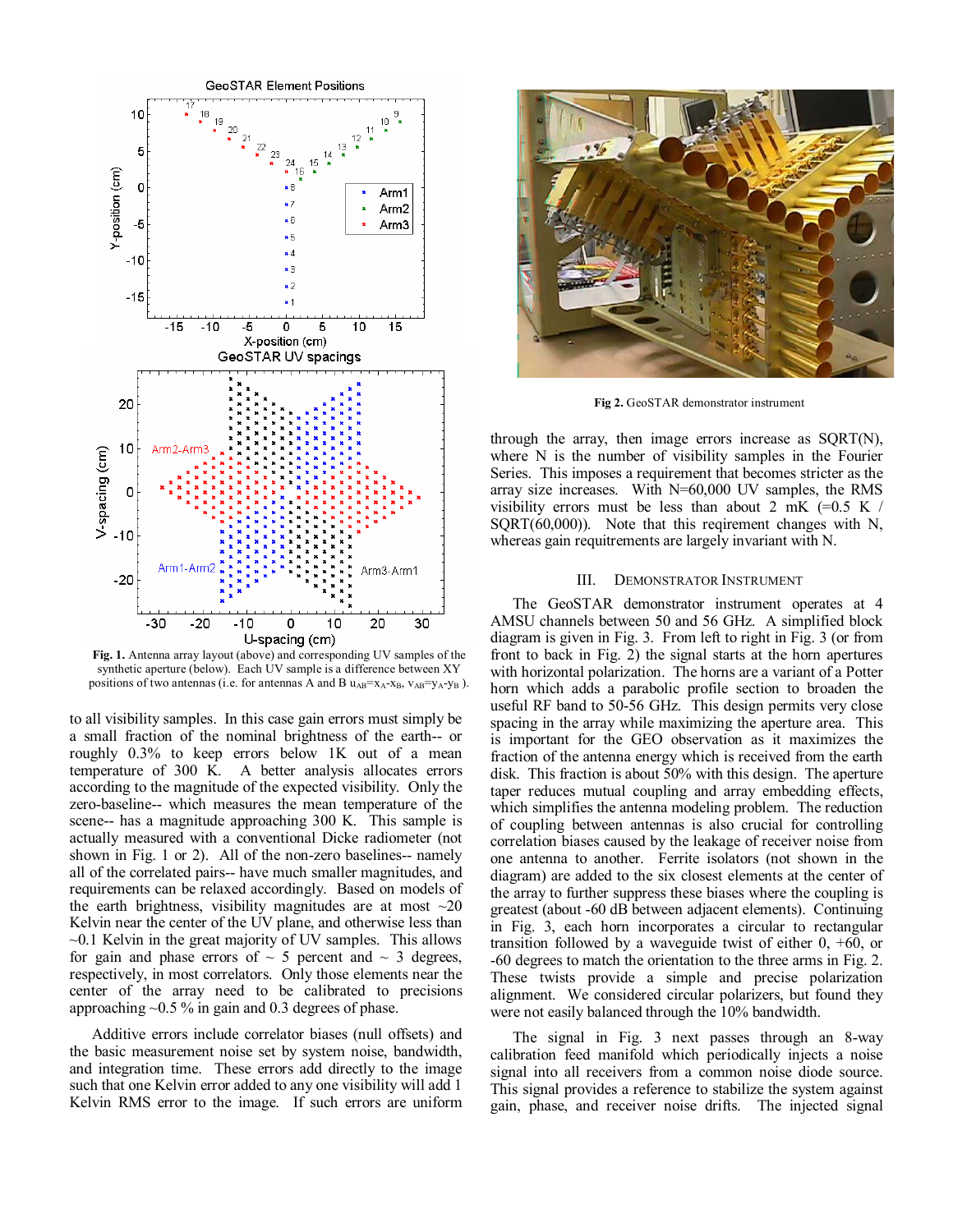reaches the receiver inputs with about 5 K equivalent noise temperature. The noise diode signal is distributed to the three arms via phase shifters. These were intended as a means to resolve the quadrature balance of each correlator, but later proved redundant with other circuits described below. Next, the antenna signal passes into the MMIC receiver module where it is amplified using InP FET low noise amplifiers and then double-sideband downconverted by subharmonic quadrature mixers to two IF baseband signals. Receiver noise is about 400 K. Each receiver also contains a programmable bias circuit which can adjust the gate and drain voltages of each amplifier stage to affect gain and noise figure. This circuit was originally envisioned as calibration tool (e.g. to switch off a receiver and thereby measure correlator biases), but it has proved more useful to balance and tune the receivers during production and tests. The local oscillator of Fig. 3 operates from 25 to 28 GHz to tune from 50 to 56 GHz at RF. The LO is distributed via three 2-bit phase shifters. These periodically shift the phase to each arm by 45, 90, or 135 degrees, which results in shifts of 90, 180, and 270 degrees, respectively at RF. As discussed in Section IV, this circuit proved superior to the above noise diode phase shifters and to the amplifier controls when estimating quadrature balance and correlator biases.

The in-phase (I) and quadrature (Q) IF signals from each mixer are next amplified and filtered to define the passband. These signals are then digitized at a clock rate of 220 MHz. For reasons of product availability the analog to digital converter is presently an 8-bit device, but this could be replaced with a one-bit converter. The correlators only use 1 bit (the sign bit). One-bit correlators require the least power with a relatively minor penalty in sensitivity, which is a fair tradeoff given the great number of correlators required by GeoSTAR. The correlator of Fig. 3 is implemented in an FPGA.

## IV. DATA PROCESSING AND EARLY TEST RESULTS

The 1-bit correlations are first mapped to linear correlations using the Van Vleck formula [2]. This removes the nonlinearity of a 1-bit correlator when the input signals are known to be Gaussian. This step is applied to all four

correlators associated with each antenna pair. Each antenna is associated with an "I" and a "Q" IF signal, so each antenna pair is associated with four correlators: "II", "QQ" "QI" and "IQ". This represents a two-fold redundancy in our data which we use to reduce measurement noise. If there were no biases, and if the subharmonic mixers of Fig. 3 were perfectly balanced in quadrature, then these four correlations could be immediately combined into a single complex correlation. Yet the quadrature balance is know to be poor-- on the order of 10 degrees of phase-- and the raw correlations are known to contain large biases due to digitizer null offsets and leakage of correlated noise from the LO. To fix this, the LO phases are shifted in a sequence that rotates all correlations to all four phase quadrants. The exact phase shifts are determined from network analyzer measurements made prior to system integration. These are applied in a linear regression to resolve the amplitude, offset, and phase of each correlator. This yields four complex correlations which are redundant in their expected values, but independent in noise. These are averaged to form the final complex correlation. This process ensures very precise quadrature balance, and virtually eliminates biases caused by anything other than direct leakage of the RF signals among the antennas. At present, we have observed total biases ranging from about 3 mK in the larger baselines to 40 mK in the short baselines, due almost entirely to leakage between antennas. This nearly meets our 2 mK goal in all but a small fraction of UV samples. The remaining biases are stable, and should be easily corrected.

The above correlations are next scaled to visibility using an estimate of the system noise temperature, and then aligned in phase to the aperture plane. We have thus far used LN2 and ambient targets to estimate receiver noise temperature, and point sources on an antenna range to align the phase. These references are transferred to operations by at least two methods: the first uses the internal noise diode to deflect the correlation and system noise by a reliable amplitude and phase. This provides a convenient and steady reference, but there are noise penalties due to the time required to measure the noise diode. The second method relies on the intrinsic stability of the receivers. The receiver noise temperatures of GeoSTAR are quite stable at the  $\sim$ 2K level, which represents about 0.3% of



**Fig 3.** Receiver system block diagram – one of three arms shown